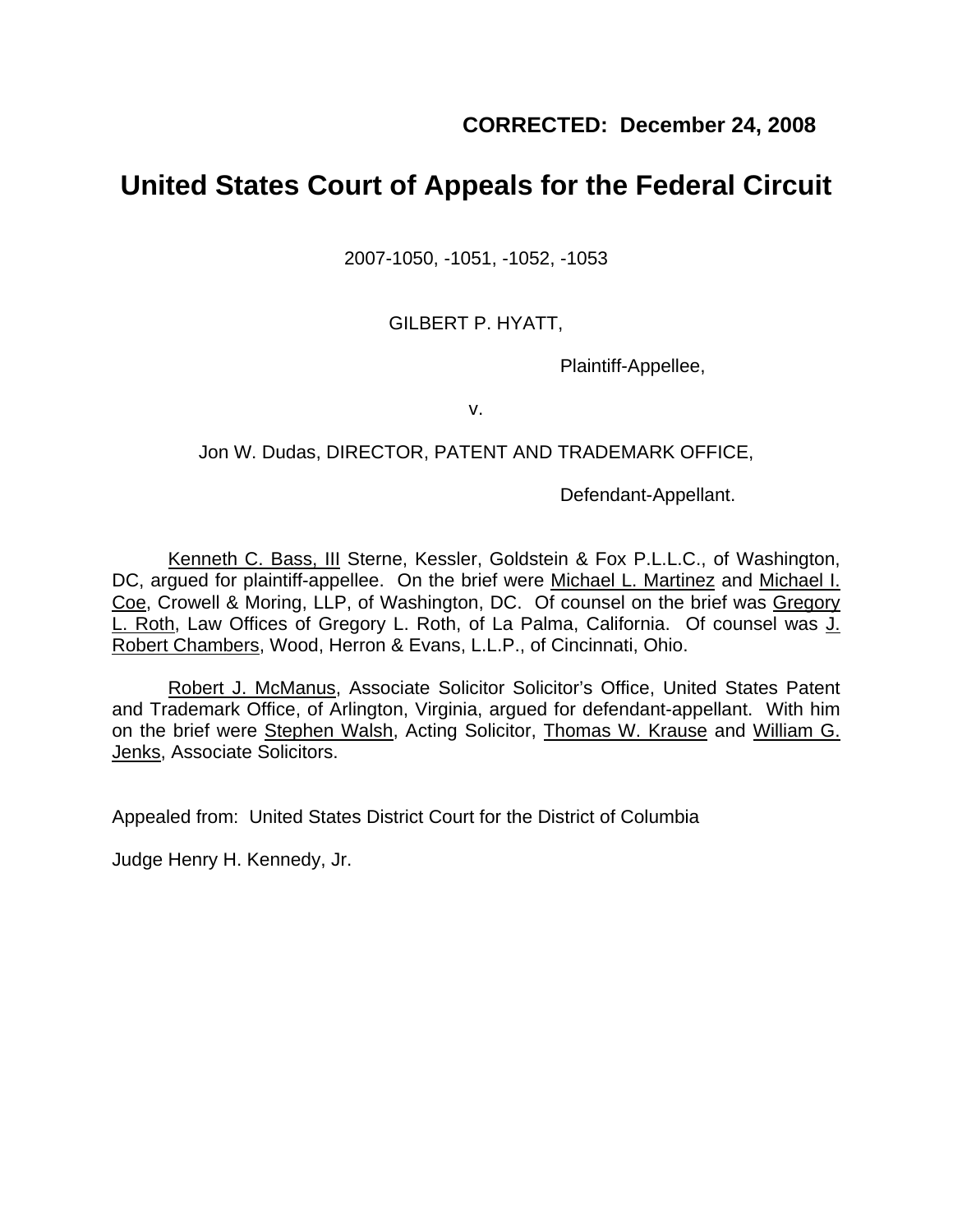## **United States Court of Appeals for the Federal Circuit**

2007-1050, -1051, -1052, -1053

GILBERT P. HYATT,

Plaintiff-Appellee,

v.

Jon W. Dudas, DIRECTOR, PATENT AND TRADEMARK OFFICE,

Defendant-Appellant.

Appeal from the United States District Court for the District of Columbia in case no. 04-CV-1138, 04-CV-1139, 04-CV-1802, 05-CV-0310, Judge Henry H. Kennedy, Jr.

> DECIDED: December 23, 2008 \_\_\_\_\_\_\_\_\_\_\_\_\_\_\_\_\_\_\_\_\_\_\_\_\_\_\_

> \_\_\_\_\_\_\_\_\_\_\_\_\_\_\_\_\_\_\_\_\_\_\_\_\_\_\_

Before NEWMAN and GAJARSA, Circuit Judges, and WARD, District Judge.<sup>[\\*](#page-1-0)</sup>

GAJARSA, Circuit Judge.

The Patent and Trademark Office ("PTO") appeals a decision of the United States District Court for the District of Columbia in a consolidated case involving four civil actions brought by Gilbert P. Hyatt under 35 U.S.C. § 145 (2000). In his section 145 actions, Hyatt challenged decisions of the Board of Patent Appeals and Interferences ("Board") that affirmed the rejections of all claims in twelve of his patent applications. The district court's decision vacated the Board's decisions and remanded Hyatt's case to the Board for further consideration. The PTO raises two issues on

<span id="page-1-0"></span> <sup>\*</sup> Honorable T. John Ward, District Judge, United States District Court for the Eastern District of Texas, sitting by designation.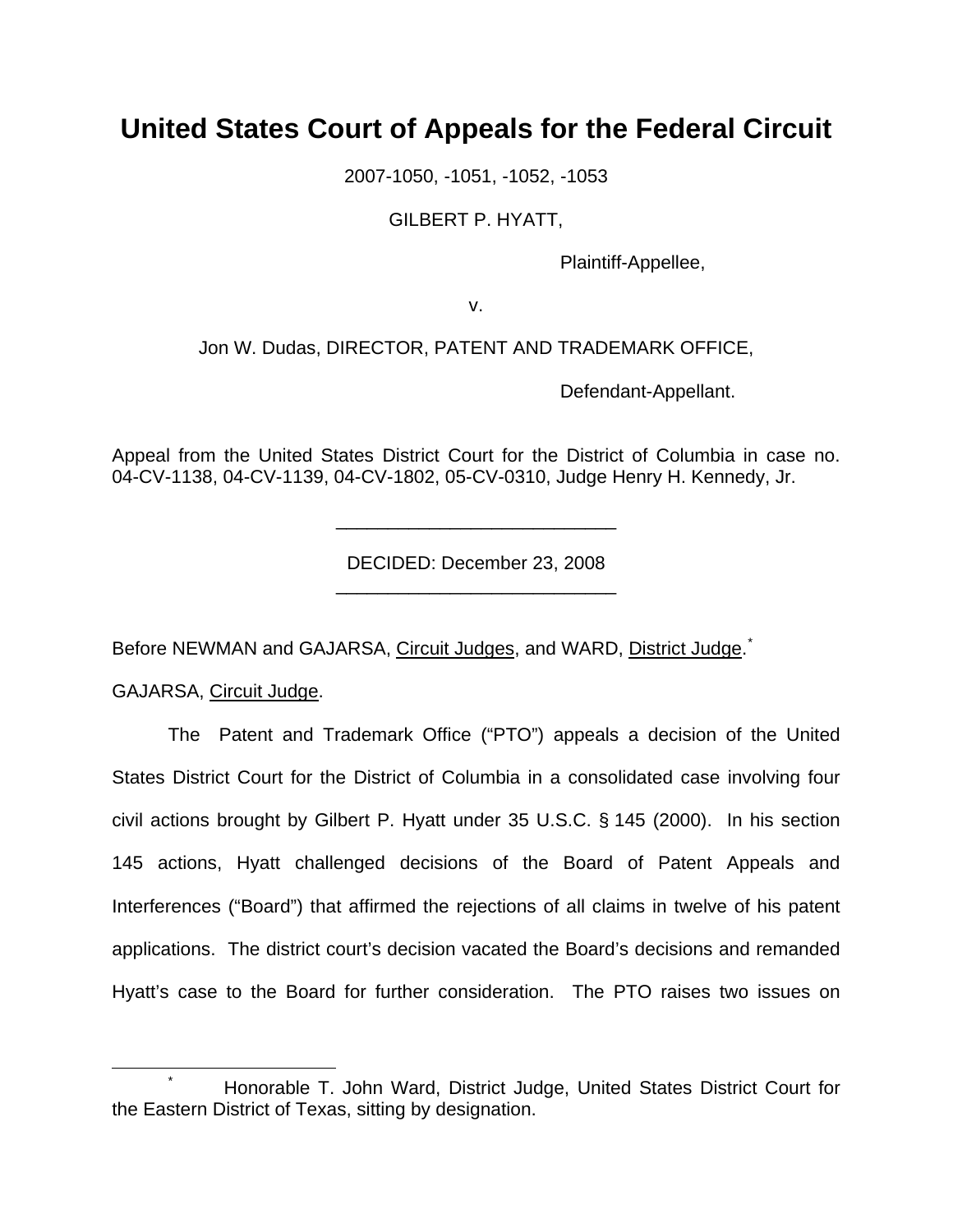appeal. The first issue is the extent to which 37 C.F.R. § [1](#page-2-0).192(c)(7) (2000)<sup>1</sup> allows the Board to affirm the rejections of groups of patent claims based upon its consideration of certain representative claims. In particular, the PTO challenges the district court's holding that the Board misinterpreted the meaning of "ground of rejection" in section 1.192(c)(7) and, as a result, improperly selected certain claims to be representative of groups of claims that were rejected on different grounds. The second issue is whether the district court's remand order requires the Board to consider arguments that Hyatt allegedly waived by failing to raise them before the Board in his initial appeals. Because we conclude, first, that the district court correctly interpreted section 1.192(c)(7) and, second, that the district court's remand order does not require the Board to consider arguments waived by Hyatt, we affirm.

#### **BACKGROUND**

This case concerns the patentability of approximately 2,400 claims in twelve related patent applications in areas including microcomputers, computer memories and displays, and global positioning systems. Hyatt filed all twelve applications between April and June of 1995. However, all twelve applications were part of a series of continuation applications that claim priority to ancestor patent applications dating back to the early 1980s or before. In addition, all twelve applications were amended to add hundreds of claims that were not included in the original applications.

<span id="page-2-0"></span> $\overline{\phantom{a}}$  1 37 C.F.R. § 1.192(c)(7) (2000) was replaced by 37 C.F.R. § 41.37(c)(1)(vii), effective September 2004. See Rules of Practice Before the Board of Patent Appeals and Interferences, 69 Fed. Reg. 49,960, 49,962-63 (Aug. 12, 2004). However, the former rule was applicable during Hyatt's appeals to the Board and thus it is the applicable rule here.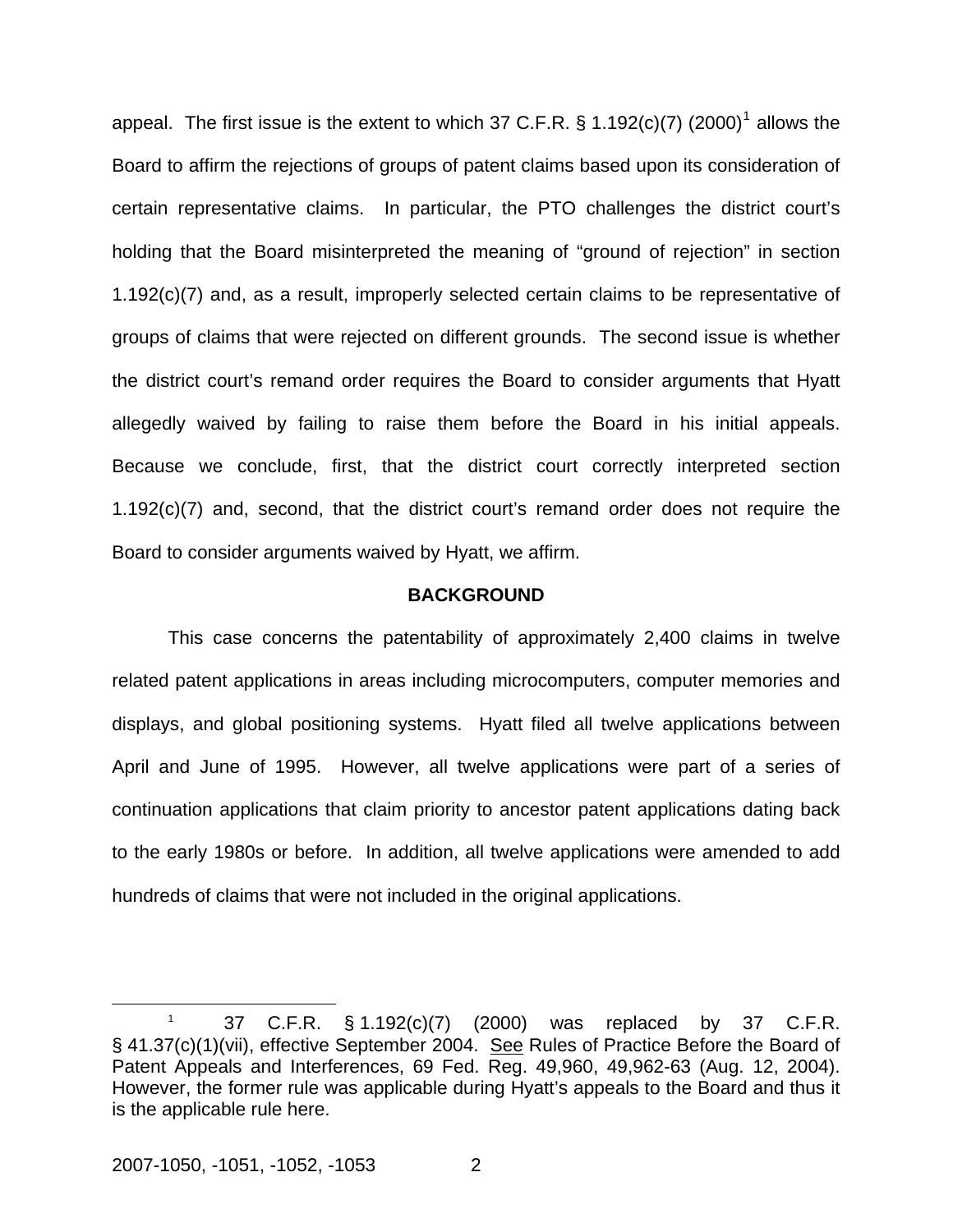The PTO examiner rejected all the claims in Hyatt's applications. The most common basis for rejection was that the claims lacked written description support as required by 35 U.S.C. § 112 ¶ 1.However, the PTO also rejected some claims for lack of enablement and for obviousness.

Hyatt appealed the examiner's rejections to the Board. Hyatt argued that each of his claims should be reviewed independently by the Board "because the claims are separately patentable and because each of the claims is separately argued." The Board concluded, however, that Hyatt had separately argued only twenty-one of his claims because these were the only claims that Hyatt had discussed in the "Summary of the Invention" sections<sup>[2](#page-3-0)</sup> of his briefs to the Board. On this basis, the Board selected these twenty-one claims as representative of the approximately 2,400 claims on appeal. Upon consideration of these representative claims, the Board affirmed the examiner's rejections and thereupon affirmed the rejections of the non-representative claims.

Hyatt challenged the Board's decision in the district court pursuant to 35 U.S.C. § 145. Before the district court, Hyatt argued that the Board should have considered all of his 2,400-plus claims individually. In the alternative, Hyatt argued that the Board had improperly selected the twenty-one claims discussed in the "Summary of the Invention" sections of his briefs as representative of his remaining claims. Conversely, the PTO argued, first, that the Board properly chose the twenty-one representative claims because Hyatt had failed to separately argue any other claims and, second, that all the

<span id="page-3-0"></span> $\frac{1}{2}$  $2$  In these "Summary of the Invention" sections, Hyatt provided a "representative reading" of a select group of claims on the disclosure in the written description.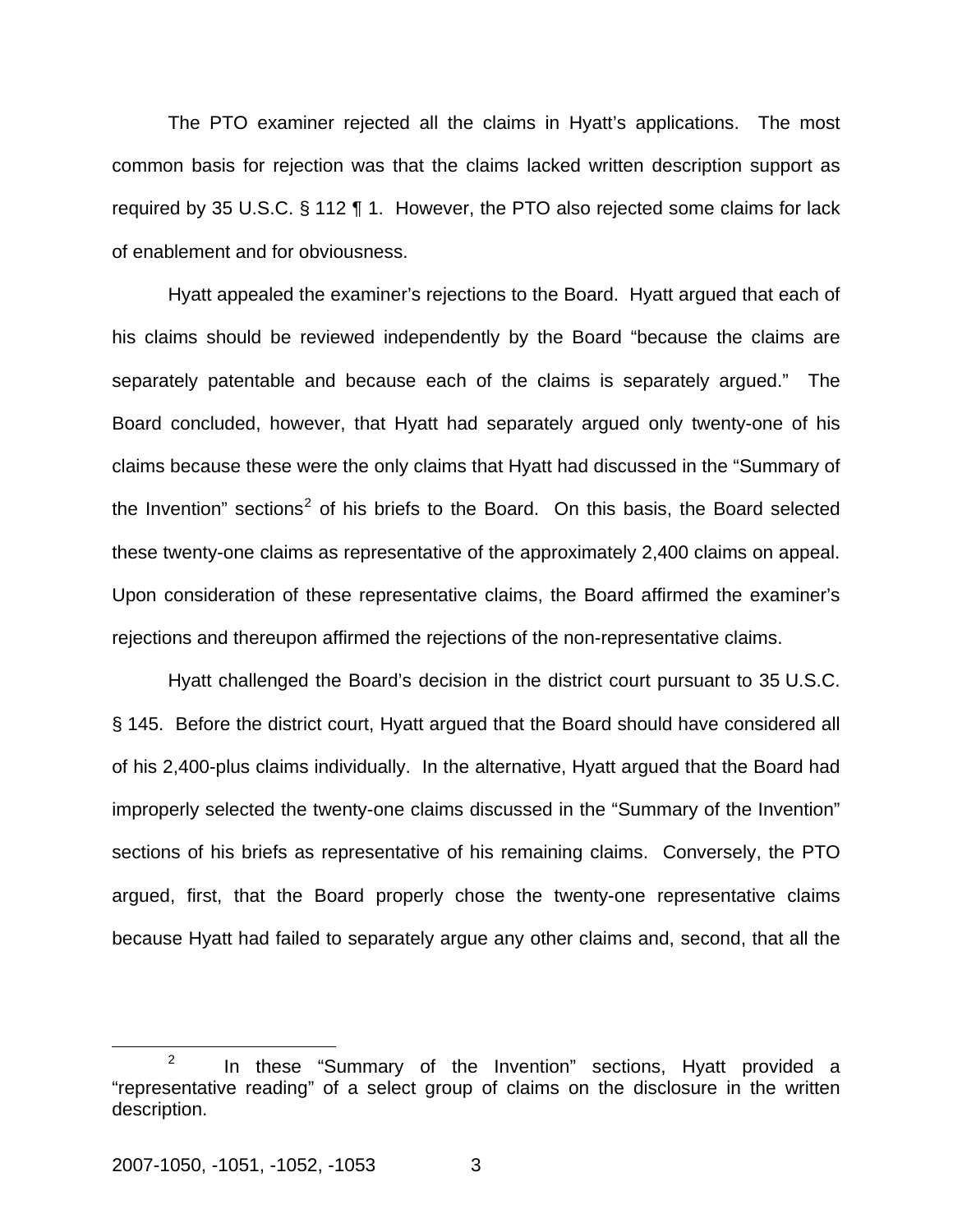claims were properly grouped because each group was rejected under the same statutory provision, e.g., 35 U.S.C. § 112 ¶ 1 (the written description requirement).

The district court found that Hyatt had failed to separately argue all of his claims. However, the court also concluded that the Board had failed to comply with 37 C.F.R. § 1.192(c)(7) (2000) when selecting the representative claims upon which it based its review of the examiner's rejection of groups of claims in Hyatt's applications. In particular, the district court held that "the Board should not have grouped claims that have been rejected for lack of a written description unless those claims share a limitation that has been found to have not been disclosed by the specification." Hyatt v. Dudas, Nos. 04-1138, 04-1139, 04-1802, 05-0310, 2006 WL 2521242, at \*9 n.8 (D.D.C. Aug. 30, 2006). Accordingly, the district court remanded the case to the Board with instructions to regroup and reconsider Hyatt's claims according to appropriate representative claims. The PTO appeals the district court's remand order.

#### **DISCUSSION**

#### **I. Jurisdiction**

 Before addressing the merits of this appeal, we must first address the threshold issue of our appellate jurisdiction. Int'l Rectifier Corp. v. IXYS Corp., 515 F.3d 1353, 1357 (Fed. Cir. 2008); Hyatt v. Dudas, 492 F.3d 1365, 1368 (Fed. Cir. 2007) ("Hyatt I"); Thompson v. Microsoft Corp., 471 F.3d 1288, 1291 (Fed. Cir. 2006). This court has exclusive jurisdiction over appeals of final decisions in section 145 actions (i.e., actions brought in the D.C. District Court pursuant to  $35$  U.S.C. § 145). See 28 U.S.C. § 1295(a)(4)(C). The case before us, however, is an appeal of a remand order issued by the district court. Appellate courts generally do not have jurisdiction over a case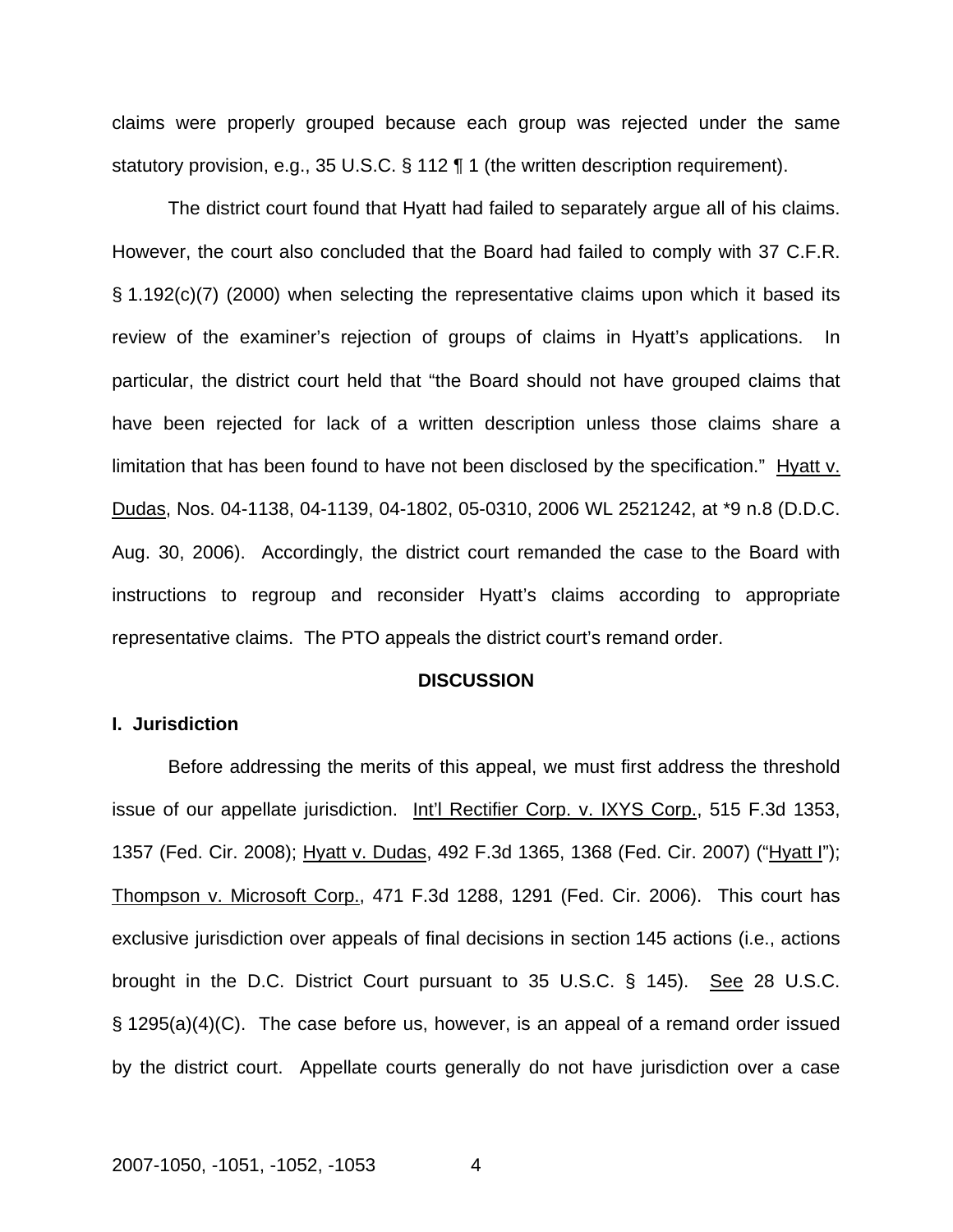"when no final judgment has been rendered, and a remand for further agency proceedings is generally not a final judgment." Hyatt I, 492 F.3d at 1368 (citing Cabot Corp. v. United States, 788 F.2d 1539, 1542 (Fed. Cir. 1986)). Nonetheless, there is an exception to the final judgment rule in the rare situation when denying appellate review of a remand order would likely result in the permanent loss of an agency's ability to appeal the lower court's determination of a legal issue. See Id. at 1368 (citing Sullivan v. Finkelstein, 496 U.S. 617, 625 (1990)); see also Williams v. Principi, 275 F.3d 1361, 1364 (Fed. Cir. 2002) ("[W]e will depart from the strict rule of finality when . . . [the lower court made] a clear and final decision of a legal issue . . . and there [is] a substantial risk that . . . the remand proceeding may moot the issue."); Travelstead v. Derwinski, 978 F.2d 1244, 1248 (Fed. Cir. 1992) (holding that this court had appellate jurisdiction over a remand to the Department of Veterans Affairs where the lower court's remand order required the agency to act contrary to its interpretation of 38 U.S.C. § 3713).

In this case, should we deny appellate review, there is a substantial risk that the PTO will permanently lose its ability to challenge the district court's interpretation of section 1.192(c)(7). Cf. Williams, 275 F.3d at 1364. Indeed, under the district court's interpretation of section  $1.192(c)(7)$ , the PTO may be required to issue claims that it would otherwise deny, and "by law the PTO cannot appeal its own decision to not reject claims," Hyatt I, 492 F.3d at 1369. Accordingly, we have jurisdiction to determine whether the district court's interpretation of section  $1.192(c)(7)$  is correct.

#### **II. Standard of Review**

 An agency's interpretation of its own regulation is entitled to substantial deference, and "the reviewing court should give effect to the agency's interpretation so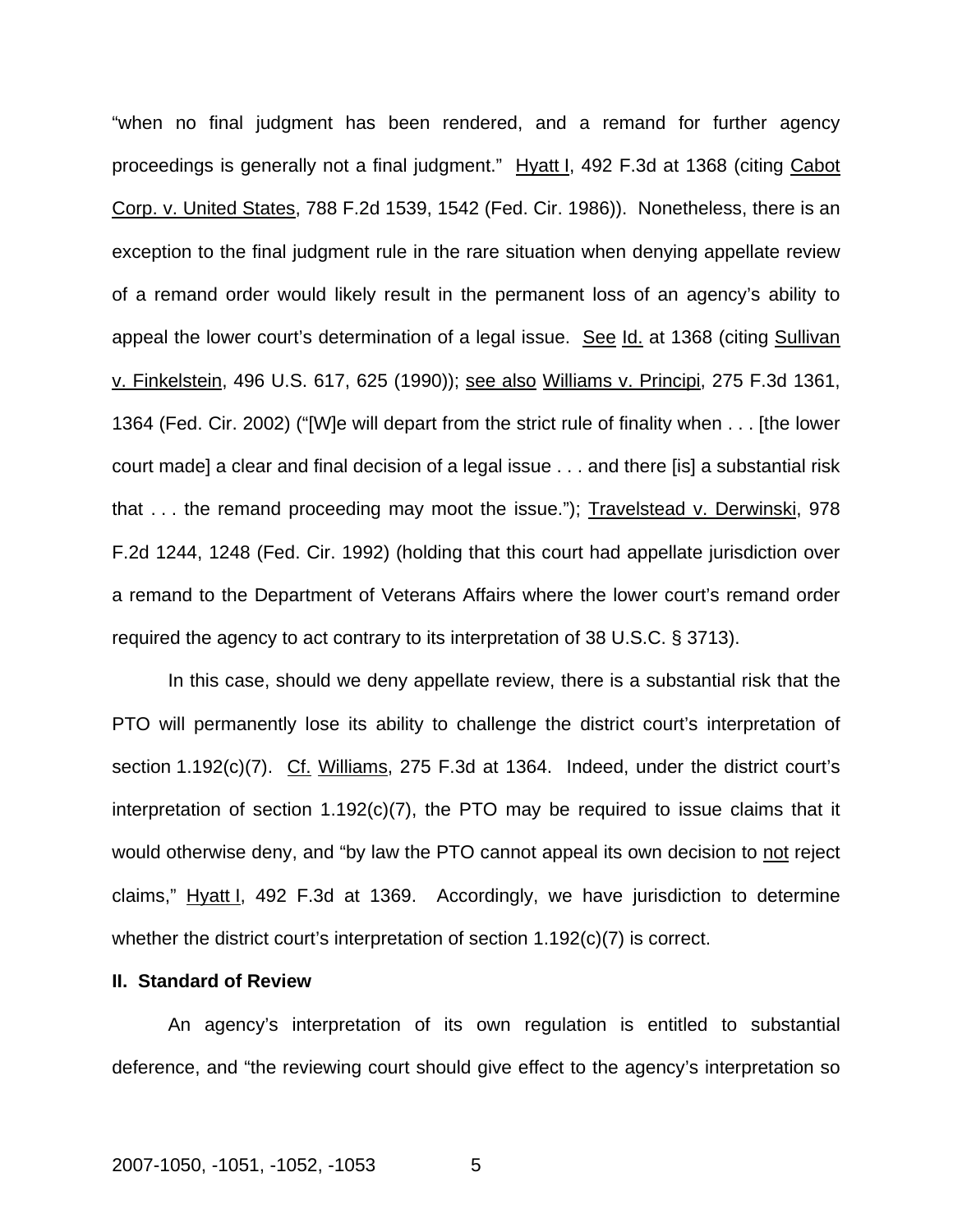long as it is reasonable." Martin v. Occupational Safety & Health Review Comm'n, 499 U.S. 144, 150-51 (1991) (quotation omitted); see also Bowles v. Seminole Rock & Sand Co., 325 U.S. 410, 414 (1945) (An agency's interpretation of its own rule or regulation is entitled to "controlling weight unless it is plainly erroneous or inconsistent with the regulation.").

## **III. The Meaning of "Ground of Rejection" in Section 1.192(c)(7)**

Section 1.192(c)(7) provides:

Grouping of claims. For each ground of rejection which appellant contests and which applies to a group of two or more claims, the Board shall select a single claim from the group and shall decide the appeal as to the ground of rejection on the basis of that claim alone unless a statement is included that the claims of the group do not stand or fall together and, in the argument under paragraph (c)(8) of this section, appellant explains why the claims of the group are believed to be separately patentable. Merely pointing out differences in what the claims cover is not an argument as to why the claims are separately patentable.

(emphasis added). The PTO argues that a "ground of rejection" is simply the statutory section under which a claim was rejected. As applied here, the PTO argues that the ground of rejection is a failure to satisfy the written description requirement of 35 U.S.C. § 112 ¶ 1. Accordingly, the PTO argues that it can select a claim rejected for failure to satisfy the written description requirement as representative of all claims rejected for failure to satisfy the written description requirement—regardless of whether the limitation in the representative claim that lacks written description support is present in the non-representative claims. Conversely, Hyatt argues that a "ground of rejection" includes both (1) the statutory section under which a claim was rejected and (2) the reason why the claim failed to meet that statutory requirement. Thus, Hyatt contends that the PTO can only select a claim as representative of a group of claims rejected for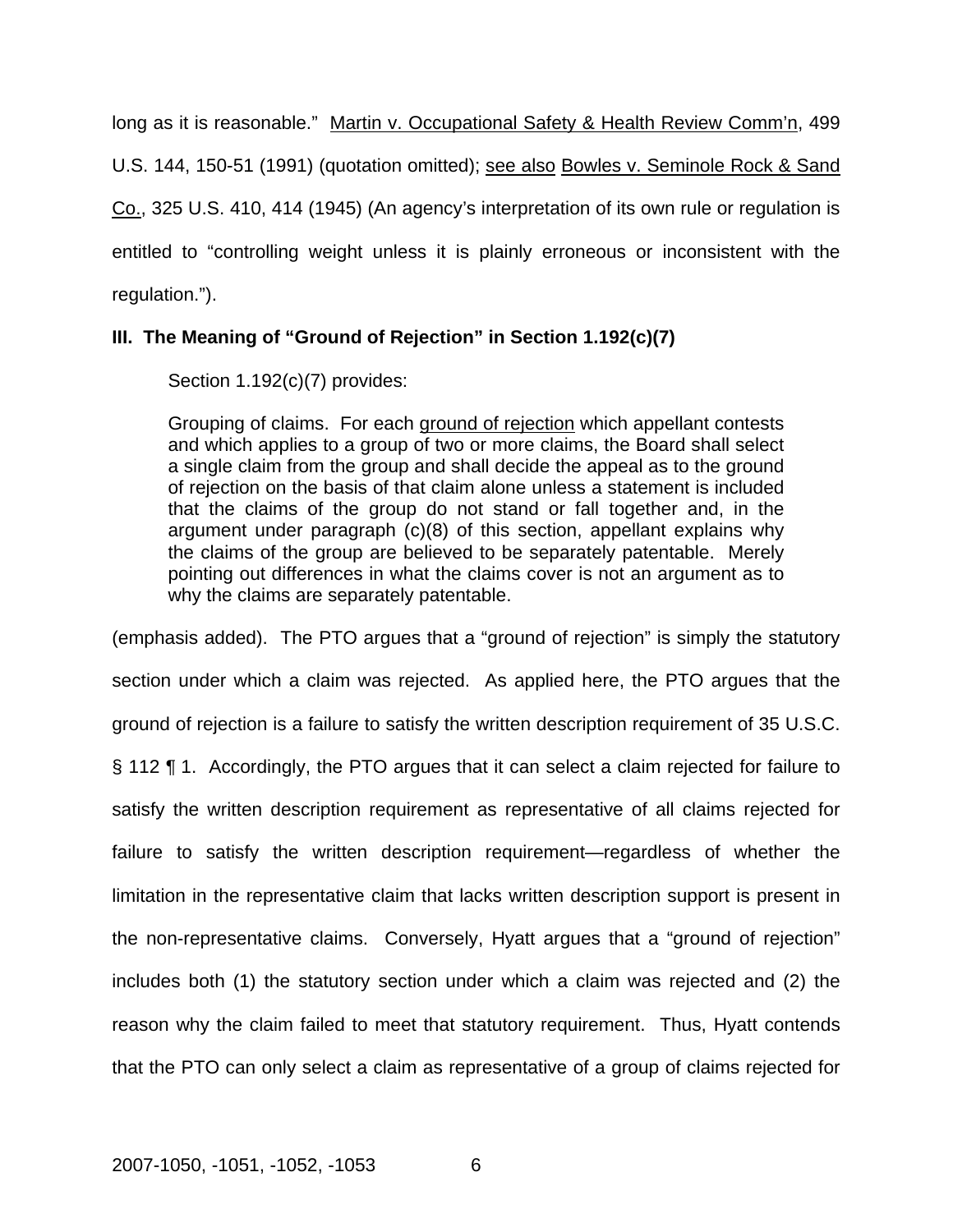failure to satisfy the written description requirement if the representative claim and all claims in the group share a common limitation that lacks written description support.

In In re McDaniel this court interpreted section 1.192(c)(7) as follows:

The rule operates to relieve the Board from having to review—and an applicant from having to argue—the myriad of distinctions that might exist among claims, where those distinctions are, in and of themselves, of no patentable consequence to a contested rejection. . . . The rule acts as the default that permits the Board to designate one claim to serve as representative of others in a commonly rejected group and to focus its attention on only those matters that are dispositive of the appeal, unless applicant overcomes the default to assure separate review of individual claims by meeting the two conditions specified in the rule.

293 F.3d 1379, 1383 (Fed. Cir. 2002) (emphases added). Thus, under section 1.192(c)(7), a commonly rejected group of claims—i.e., a group of claims rejected on the same ground—is one in which the differences between the claims is "of no patentable consequence to a contested rejection." McDaniel, 293 F.3d at 1383.

The court's application of section 1.192(c)(7) in McDaniel is illustrative. In particular, the court held that the Board erred in treating four claims as a commonly rejected group even though all four claims were rejected for failure to meet the nonobviousness requirement of 35 U.S.C. § 103. Id. at 1384-85. The court noted that the examiner's rejection of the three non-representative claims in the group cited an additional reference beyond the combination of references cited against the Board's chosen representative claim. Id. at 1384. Accordingly, the court held that the three non-representative claims "did not share a common ground of rejection" with the Board's chosen representative claim and that the Board's selection of the representative claim was thus plainly erroneous and inconsistent with the text of section 1.192(c)(7). Id. In so holding, the court explained that—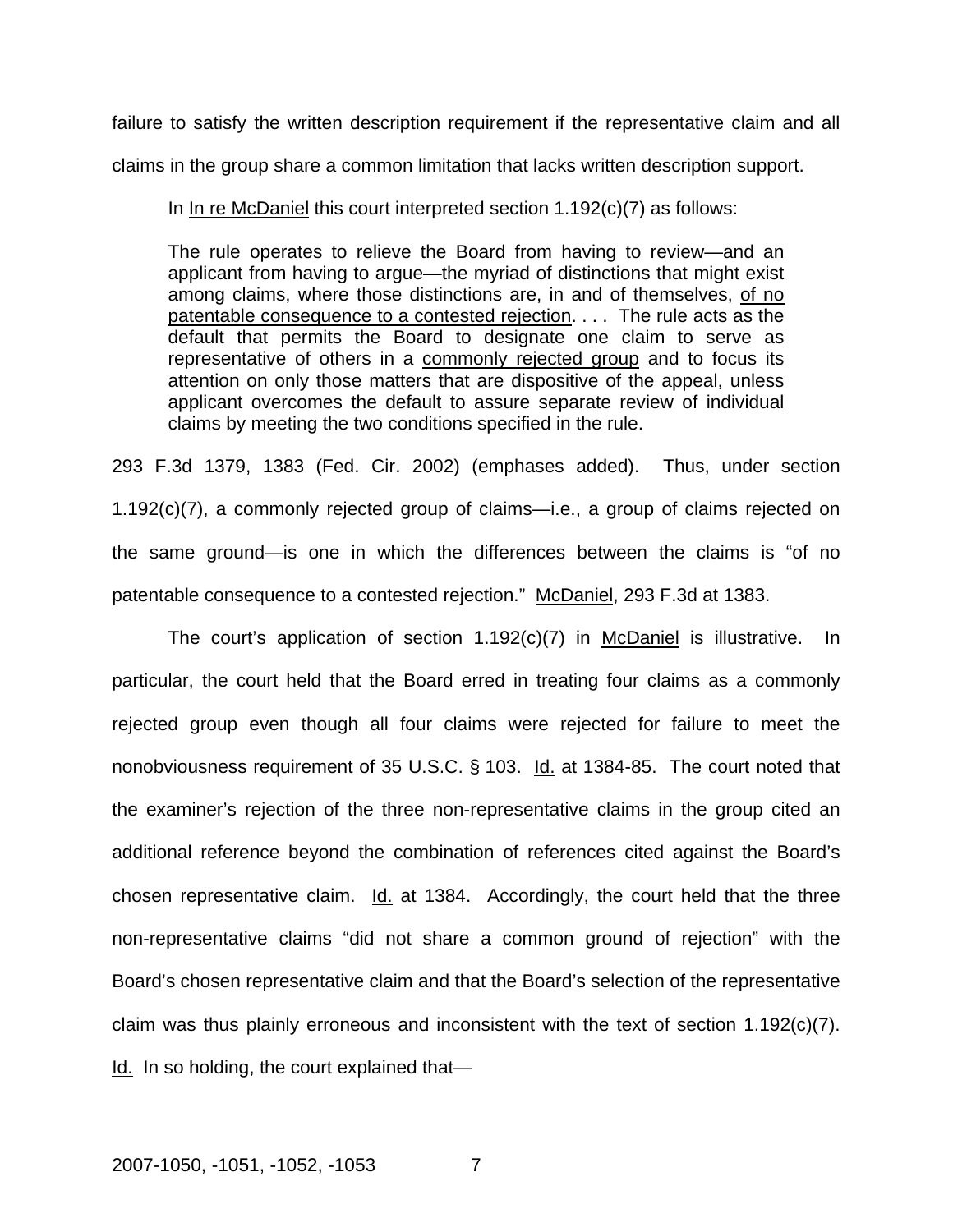[Section] 1.192(c)(7) does not give the Board carte blanche to ignore the distinctions between separate grounds of rejection and to select the broadest claim rejected on one ground as a representative of a separate group of claims subject to a different ground of rejection. . . . [Section] 1.192(c)(7) does not override an applicant's right under the statute to have each contested ground of rejection by an examiner reviewed and measured against the scope of at least one claim within the group of claims subject to that ground of rejection.

Id. at 1384-85 (citations omitted). Thus, McDaniel establishes that a "ground of rejection" for purposes of Rule 1.192(c)(7) is not merely the statutory requirement for patentability that a claim fails to meet but also the precise reason why the claim fails that requirement.

The PTO's interpretation of section 1.192(c)(7) in this case is strikingly similar to the interpretation that this court rejected in McDaniel. There, the Board considered a group of claims rejected for obviousness under 35 U.S.C. § 103 as a commonly rejected group, despite the fact that the non-representative claims in the group were obvious in view of different prior art references than the Board's chosen representative claim. Here, the PTO seeks to treat a group of claims rejected for lack of written description under 35 U.S.C. § 112 ¶ 1 as a commonly rejected group, regardless of whether the limitations lacking written description support in its chosen representative claim are present in the other claims in the group. Thus, as in McDaniel, the PTO argues that a "ground of rejection" in section  $1.192(c)(7)$  is merely the statutory section under which a group of claims was rejected, rather than the precise reason why the examiner determined that the group of claims failed that statutory requirement. We therefore conclude, as we did in McDaniel, that the PTO's interpretation of section 1.192(c)(7) is plainly erroneous and inconsistent with the text of the regulation.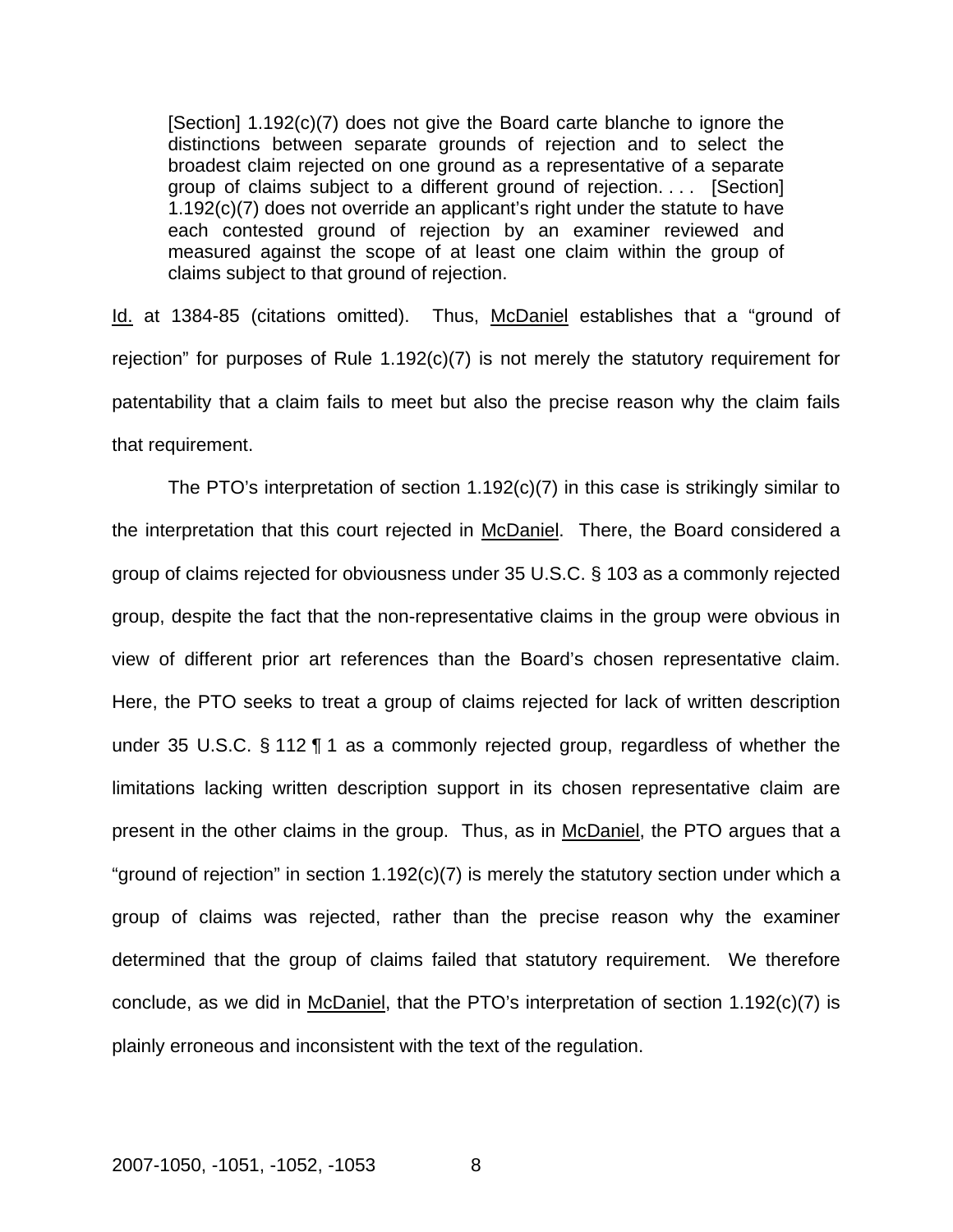In addition to being faithful to the text of section 1.192(c)(7), this court's interpretation of "ground of rejection" is consistent with the fact that the PTO "bears the initial burden . . . of presenting a prima facie case of unpatentability." In re Alton, 76 F.3d 1168, 1175 (Fed. Cir. 1996) (alteration in original) (citation omitted). In Alton, we explained that, "[i]nsofar as the written description requirement is concerned, that burden is discharged by presenting evidence or reasons why persons skilled in the art would not recognize in the disclosure a description of the invention defined by the claims." Id. (quotation omitted). Likewise, in Hyatt I we explained that the PTO cannot "reject a complex claim with numerous limitations by summarily declaring that no written description support exists. Rather, [the PTO's Manual of Patent Examining Procedure ("MPEP")] section 2163.04(I) expressly instructs the examiner to specify which claim limitation is lacking adequate support in the written description." 492 F.3d at 1370. Thus, to be consistent with the PTO's prima facie burden in rejecting claims, section 1.192(c)(7) must be interpreted such that, when a claim is rejected under 35 U.S.C. § 112 ¶ 1, the relevant "ground of rejection" is the PTO's identification of a specific limitation that lacks written description support. To interpret section  $1.192(c)(7)$ otherwise would allow the Board to subject claims to a new ground of rejection without following the procedures specified in [3](#page-9-0)7 C.F.R.  $\S$  41.50(b).<sup>3</sup> See McDaniel, 293 F.3d at

<span id="page-9-0"></span> $\frac{1}{3}$ <sup>3</sup> Under 37 C.F.R. § 41.50(b), when the Board issues a new ground of rejection, an applicant may "[s]ubmit an appropriate amendment of the claims so rejected or new evidence relating to the claims so rejected, or both, and have the matter reconsidered by the examiner, in which event the proceeding will be remanded to the examiner. . . . Should the examiner reject the claims, appellant may again appeal to the Board pursuant to this subpart." See In re Sullivan, 498 F.3d 1345, 1349 n.5 (Fed. Cir. 2007).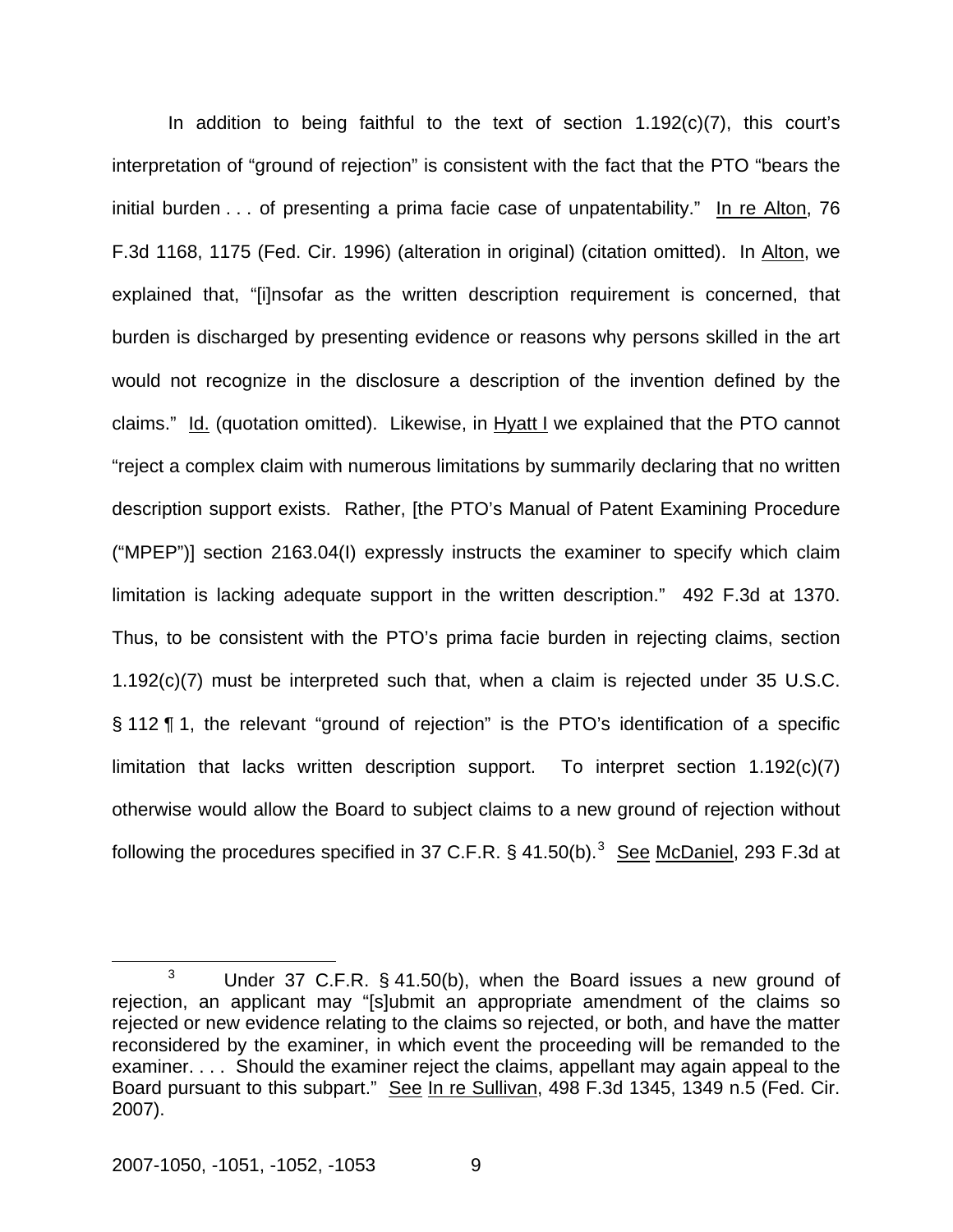1384 (referring to a prior version of 37 C.F.R. § 41.50(b) codified at 37 C.F.R. § 1.196(b) (2003)).

In sum, we hold that a group of claims rejected for lack of written description do not share a common "ground of rejection" under section 1.192(c)(7)—thus, allowing the Board to consider the group on the basis of a single representative claim—unless the claims share a common limitation that lacks written description support. Because the PTO plainly erred in its interpretation of section 1.192(c)(7), the district court was correct to remand Hyatt's appeals to the Board with instructions to regroup and reconsider Hyatt's claims according to appropriate representative claims.

#### **IV. Applying the Doctrine of Waiver in the context of Section 1.192(c)(7)**

 The PTO argues that if we reject its interpretation of "ground of rejection" in section 1.192(c)(7), then it will be required on remand to consider grounds of rejection that Hyatt failed to contest in his initial appeals to the Board. We disagree. Under wellestablished rules of waiver, the Board is not required on remand to consider grounds of rejection that were not contested by Hyatt in his initial appeals to the Board. See 37 C.F.R. § 1.192(a) (2000) ("Any arguments or authorities not included in the brief will be refused consideration by the Board of Patent Appeals and Interferences, unless good cause is shown."). Of course, arguments that become relevant on remand, whether due to implementation of the district court's decision or other actions by the Board or the examiner, cannot be deemed waived if they were not previously required to have been made.

As noted above, section 1.192(c)(7) provides that "[f]or each ground of rejection which appellant contests and which applies to a group of two or more claims, the Board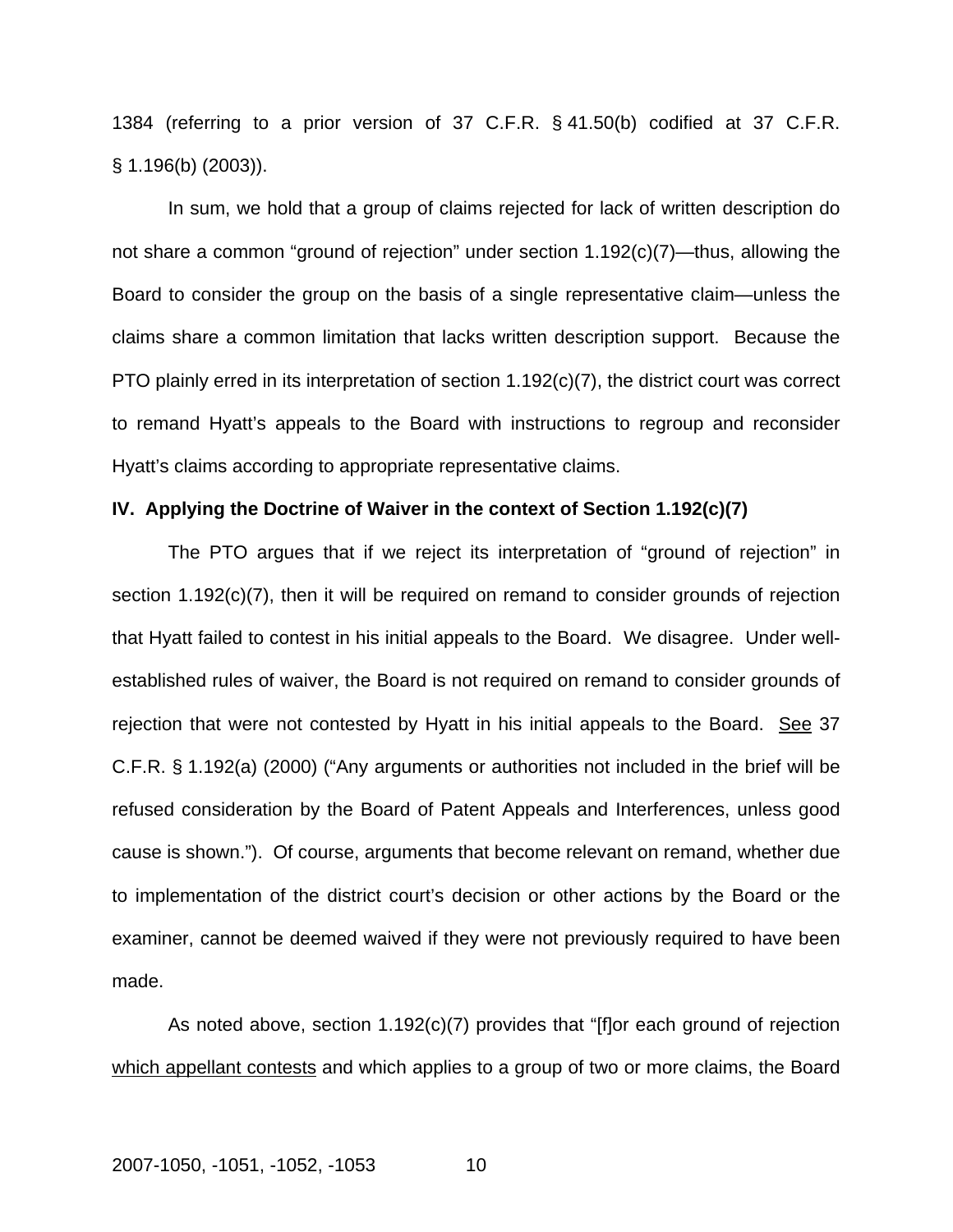shall select a single claim from the group and shall decide the appeal as to the ground of rejection on the basis of that claim alone . . . ." 37 C.F.R. § 1.192(c)(7) (emphasis added). When the appellant fails to contest a ground of rejection to the Board, section 1.192(c)(7) imposes no burden on the Board to consider the merits of that ground of rejection on the basis of a representative claim. Rather, the Board may treat any argument with respect to that ground of rejection as waived. In the event of such a waiver, the PTO may affirm the rejection of the group of claims that the examiner rejected on that ground without considering the merits of those rejections.

If the applicant has properly appealed a particular ground of rejection, the applicant may choose to request a more specific subgrouping of the claims rejected on that ground. See 37 C.F.R.  $\S$  1.192(c)(7) (requiring "a statement . . . that the claims of the group do not stand or fall together," and an explanation "why the claims of the group are believed to be separately patentable"). An applicant who fails to include such a statement in the opening brief "has waived the right to insist that the Board separately review the patentability of individual claims within each group of rejected claims." McDaniel, 293 F.3d at 1384. In the event that appellant has appealed a particular, properly defined ground of rejection, but has not argued for separate consideration of the grouped claims, the Board on remand may select a single representative claim for the group in accordance with the requirements set forth by the district court.

Thus, the applicant can waive appeal of a ground of rejection, and can waive the right to demand additional subgrouping of claims within a given appealed ground. But the applicant cannot waive the Board's obligation to select and consider at least one representative claim for each properly defined ground of rejection appealed. McDaniel,